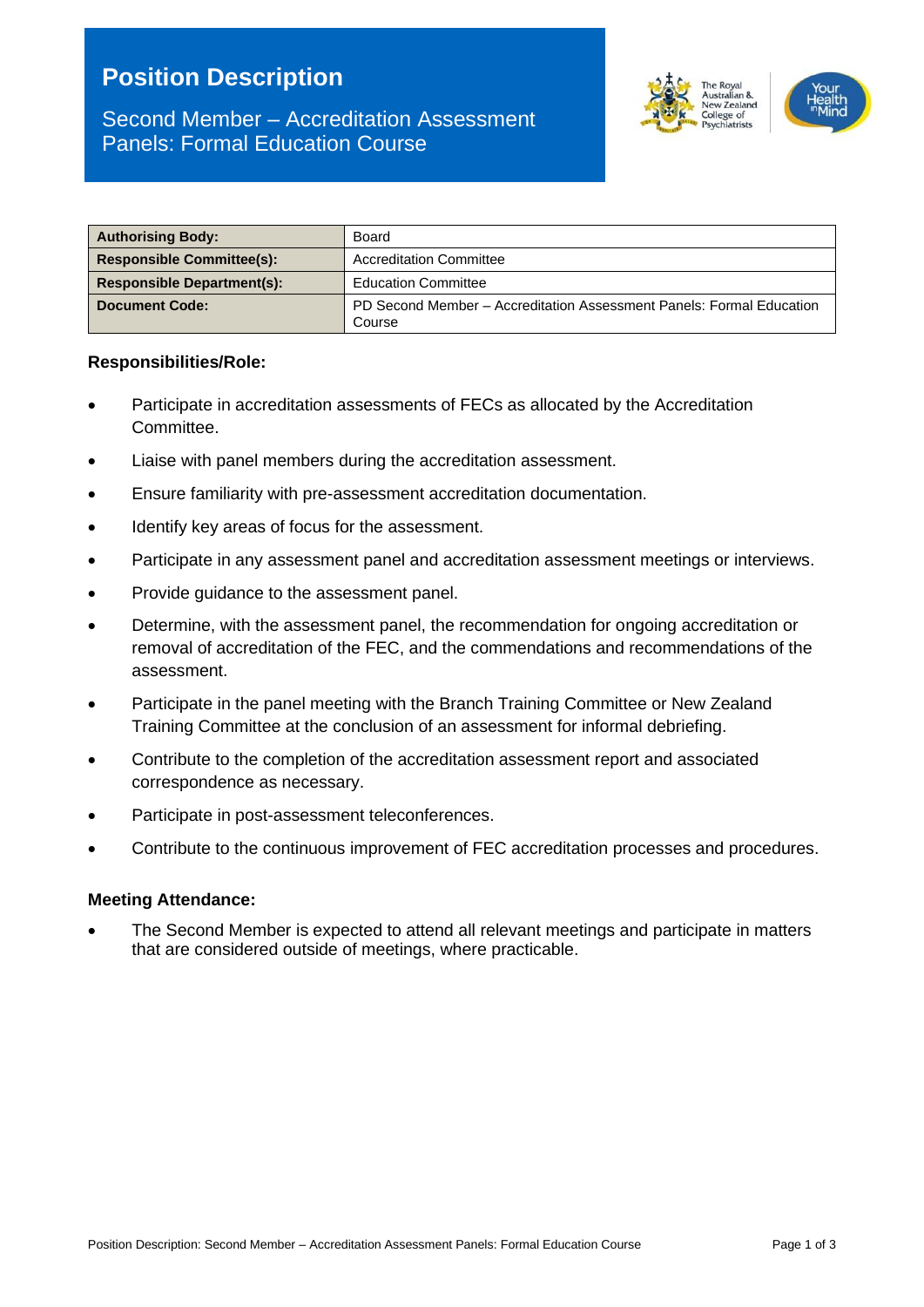### **Selection Criteria:**

- Current Fellowship and good standing in the Royal Australian and New Zealand College of Psychiatrists (RANZCP).
- Is an accredited RANZCP supervisor who has a special interest in training as demonstrated by experience as a Director of Training, or a Director of Advanced Training.
- Experience with Fellowship program assessments or evidence of current experience / participation in other accreditation activities such as training post assessments.
- A commitment to the education and professional development of psychiatry.
- Demonstrated experience in an area of psychiatry practice/expertise, as evidenced in a curriculum vitae.
- Appropriate participation in the RANZCP Continuing Professional Development Program.
- No perceived, potential or real conflict of interest that cannot be mitigated.
- Appropriate medical registration and professional indemnity.

#### **Selection Process:**

- The Second Member shall express interest in the position when called upon.
- The Second Member shall be appointed to the accreditation panel and specific assessment/s by the Accreditation Committee.
- The appointment as Second Member is not limited other than by the currency of the relevant Selection Criteria.
- The Second Member will not be allocated to an accreditation assessment of a FEC in which they are a stakeholder.
- Membership of each accreditation panel shall be determined by the Accreditation Committee according to the specific circumstances of the accreditation assessment, and approved by the Board.
- A signed Deed of Undertaking recorded with the RANZCP.

#### **Voting Rights:**

A full voting member of the Panel.

#### **Reporting Relationships:**

#### *Internal Relationships:*

Accreditation outcomes are reported by the accreditation panel as required to:

- The Board
- Corporate Governance and Risk Committee
- The Education Committee
- The Accreditation Committee
- The Committee for Training
- The Committee for Education Evaluation, Monitoring and Reporting
- Branch Training Committees or the New Zealand National Training Committee
- Directors of Training
- Trainees in the Training Program
- Local Training Committees